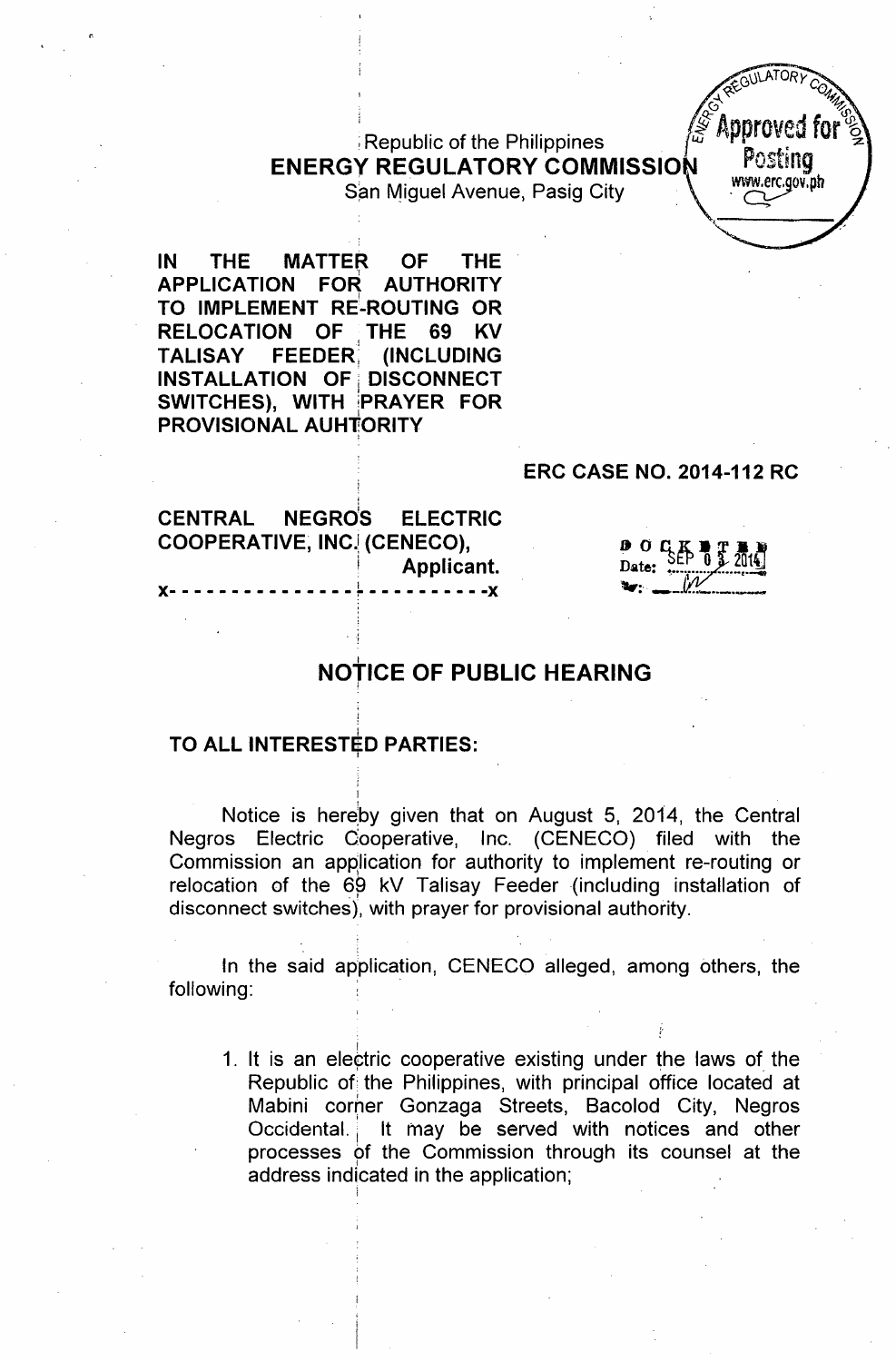## ERC CASE NO. 2014-112 RC Notice of Public Hearing/September 2, 2014  $P_{200}$  2 of 9

- 2. It has been granted a franchise by the National Electrification Commission (NEC) to operate and maintain a distribution system in the cities/municipalities of Bacolod, Bago, Silay Talisay, Murcia and Don Salvador Benedicto, all in the Province of Province of Negros Occidental and is authorized to charge all its customers for their electric consumption at the rates duly approved by the Commission;
- 3. It seeks the approval of the Commission through the instant application to implement an emergency project, more particularly, the re-routing/relocation of the existing 69 kV Talisay Feeder and installation of air break switches and/or disconnects along laterals. This case is being filed pursuant to Resolution No. 26, Series of 2009 issued by the Energy Regulatory Commission (ERC), otherwise known as *"Resolution Amending the Rules for Approval* of *Regulated Entities' Capital Expenditure Projects,"* pertinent portion of which provides:

"3.4 These are capital expenditure projects that require immediate implementation during an event other than those enumerated and covered in the definition of a force majeure, or fortuitous event in order to maintain safe, reliable, secure and efficient operation of the power system. These projects shall be filed with ERC for approval within sixty (60) days after the start of construction and shall be supported by documents indicating the following:

- a) Project Description;
- b) Justification or Benefits to be Delivered;
- c) Estimated Project Costs;
- d) Project Financing Plan; and
- e) Project Schedule."

#### Background of the Project

4. As a background, the existing 69 kV line Talisay Feeder is part of the subtransmission assets which it acquired from the National Power Corporation (NPC) through a Lease Purchase Agreement (LPA) executed on April 2005. The said LPA was approved by the Energy Regulatory Commission (ERC) last March 28, 2008. Accordingly, on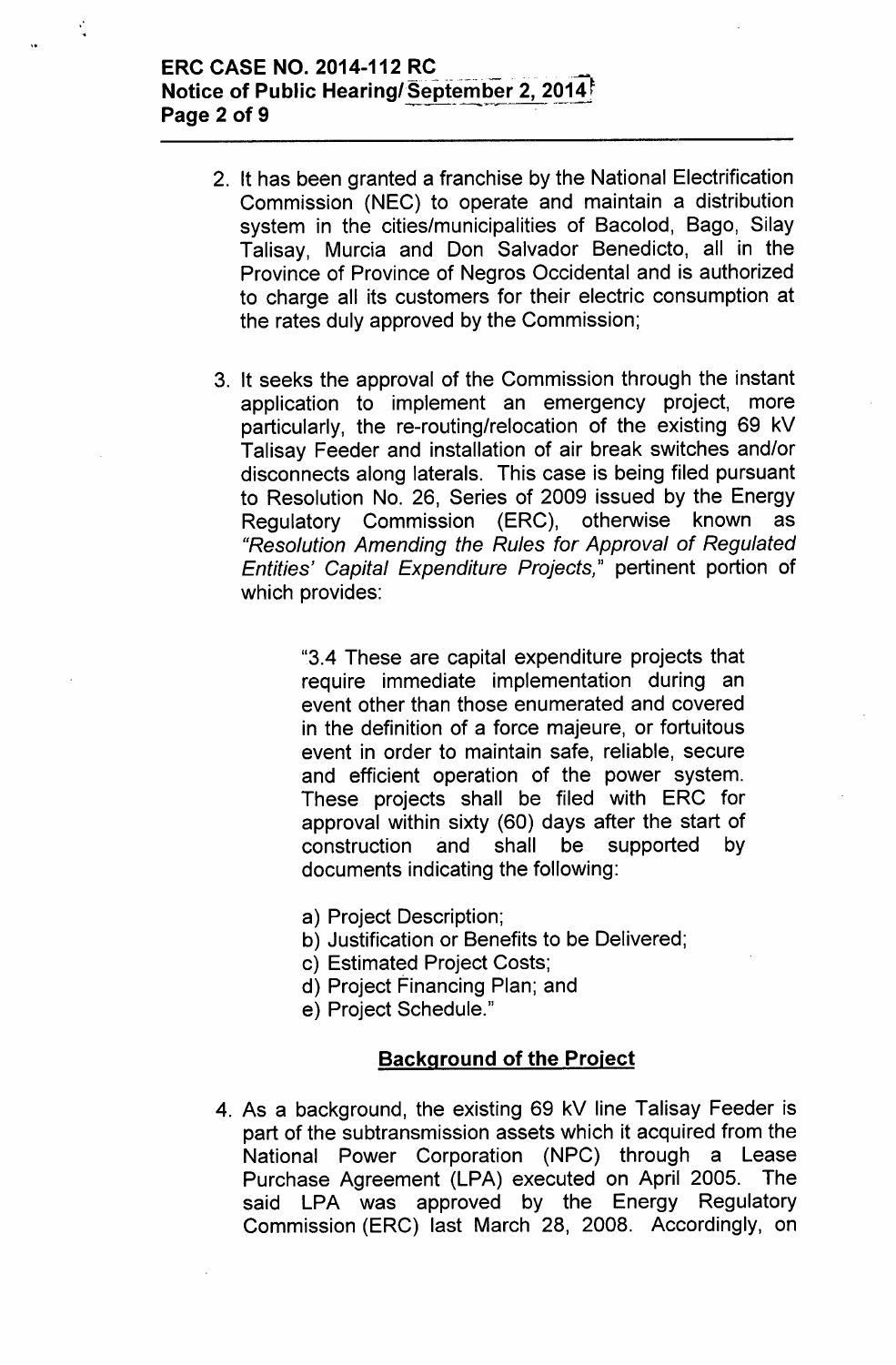# ERC CASE NO. 2014-112 RC Notice of Public Hearing/September 2, 2014.<br>Page 3 of 9

,. "

October 20, *200B,* a Deed of Possession was entered into by the same parties with which NPCITRANSCO transferred possession, operation and maintenance of the said assets to it. A single line diagram showing the 69 kV subtansmission asset acquired by it is thereto attached to the application as Annex "A" and made integral part thereof;

5. The acquired subtransmission lines are connected to the National Grid Corporation of the Philippines' (NGCP) Mansilingan Substation serving its substations as shown in the table below:

|                     |                       | Length  | **No. of  | **Ave Load |
|---------------------|-----------------------|---------|-----------|------------|
| 69 kV line          | Substation            | of Line | consumers | (KW)       |
|                     | Served                | (kms)   |           |            |
|                     | <b>Burgos SS</b>      |         | 15,405    | 5,692      |
|                     | Mt View SS            |         | 12,598    | 14,600     |
|                     | <b>Talisay SS</b>     |         | 20,964    | 5,729      |
|                     | Panaogao SS           |         | 5,971     | 3,287      |
|                     | Lopez SS              |         | 9,160     | 2,648      |
| Talisay Feeder*     |                       | 31.224  | 64,098    | 31,958     |
|                     | <b>Alijis SS</b>      |         | 41,160    | 17,071     |
|                     | Gonzaga SS            |         | 15,562    | 14,148     |
|                     | <b>Reclamation SS</b> |         | 8,999     | 8,268      |
| Power Barge Fdr*    |                       | 12.007  | 65,721    | 39,847     |
|                     | Sum-ag SS             |         | 8,118     | 4,255      |
|                     | Calumanggan SS        |         | 206       |            |
|                     | Hilangban SS          |         | 13,849    | 4,463      |
| San Enrique Fdr     |                       | 21.003  | 22,173    | 8,718      |
| <b>CENECO Total</b> |                       |         | 151,992   | 80,164     |

Note: \* CENECO Acquired Asset

\*\* December 2012 Data

6. Portion of the acquired assets, more particularly the 69 kV Talisay Feeder Line, is presently serving its various substations in the north area, namely: Burgos, Mt. View, Talisay, Panaogao and Lopez Substations. These five (5) substations have average demand and number of customers as shown below:

| <b>Substation</b>           | <b>Average Demand</b><br>(kW) | No. of<br><b>Consumers</b> |
|-----------------------------|-------------------------------|----------------------------|
| $(10$ MVA)<br><b>Burgos</b> | 5,692                         | 15,405                     |
| Mt View (30 MVA)            | 14,601                        | 12,598                     |
| (10 MVA)<br>Talisay         | 5,730                         | 20,964                     |
| Panaogao (5 MVA)            | 3,287                         | 5,971                      |
| (5 MVA)<br>Lopez            | 2,648                         | 9,160                      |
| <b>Total</b>                | 31,958                        | 64,908                     |
| <b>Percentage to Total</b>  | 42.17%                        | 42%                        |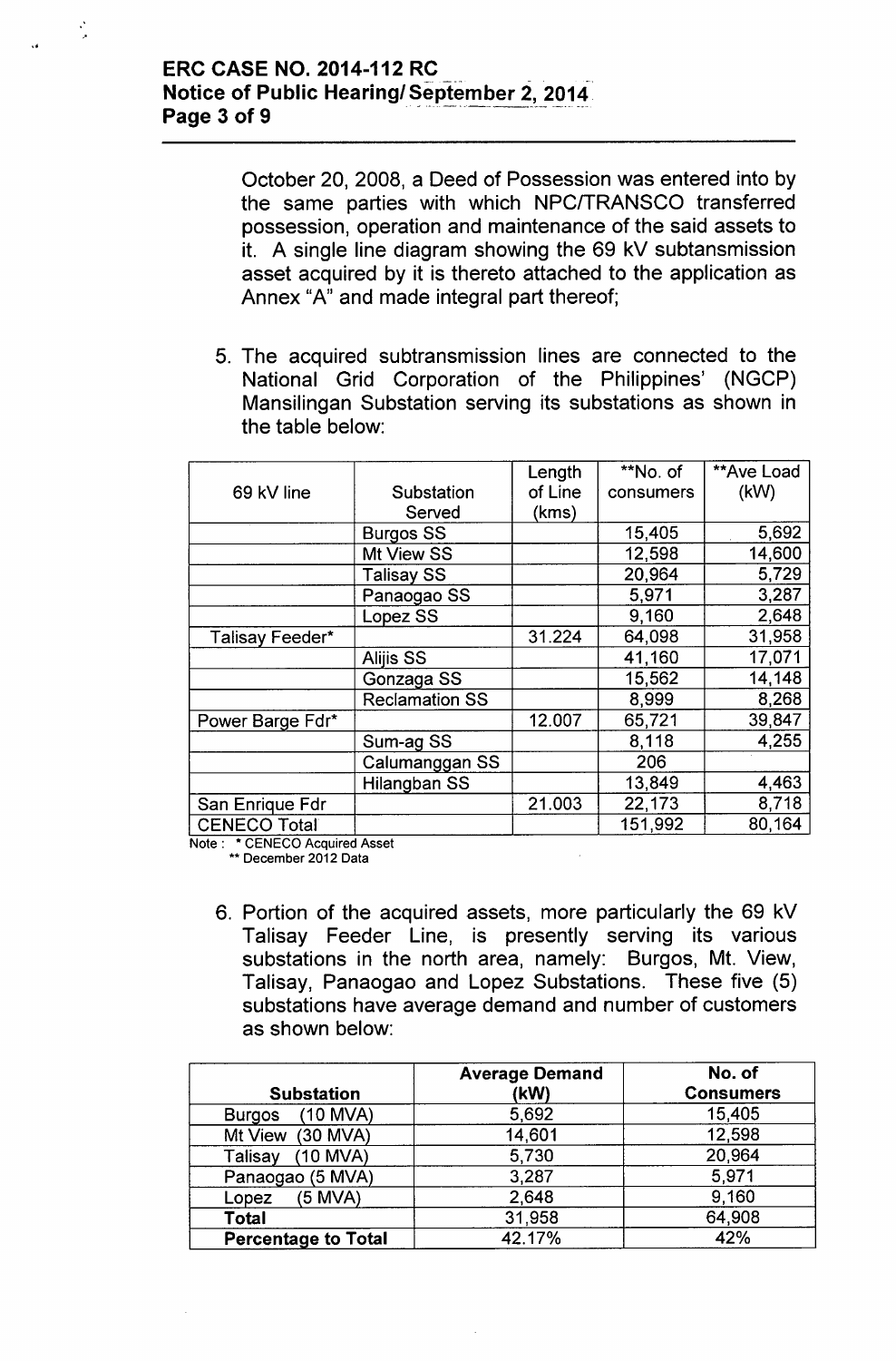#### **ERC CASE NO. 2014-112 RC Notice of Public Hearing/September 2, 2014 Page 4 of 9 . ------.. ..**

..

- 7. The Talisay 69 kV Feeder line traverses through sugar cane fields and rice fields owned by private individuals and corporations. As a matter of fact, some of these sugar cane fields have already been converted to subdivisions. Since the said line passes through private properties, the reliability of the line is oftentimes compromise as it cannot immediately conduct its repair and maintenance operation as permission from the land owners need to be sought before it can enter the property. This situation always resulted in the delay in the conduct of repair and maintenance job;
- 8. Worst, in instances when landowners would totally refuse entry demanding for right-of-way (ROW) compensation, it was compelled to source the supply of power for its various substations (Talisay, Panaogao and Lopez Substations) from the National Grid Corporation of the Philippines' (NGCP) Cadiz Substation in the North. This resulted to delivery voltage of less than the prescribed limits as set forth in the Philippine Grid Code (PGC) much to the detriment of its consumers and the attendant problem brought by the said situation;

## **Description of the Project**

9. The proposed project is for the re-routing or relocation of the existing 69 kV Substransmission Line from NGCP's Mansilingan Substations. The line will have a length of 31.224 and will serve its Burgos, Mt. View, Talisay, Panaogao and Lopez Substations in the North. The project will include as well the installation of airbreak switches/disconnects along laterals. The said relocation or re-routing is a complementary project of its 69 kV looping projects which is part of its 2011-2013 CAPEX application pending before the Commission. Attached to the application as Annex "B" and made integral part thereof is the Single Line Diagram showing the proposed project;

## **Justification or Benefits of the Project**

10. Recently, its 69 kV Talisay Feeder experienced prolonged interruption particularly its substations in the North<sup>1</sup> which were later traced to troubles in the subtransmission line

<sup>&</sup>lt;sup>1</sup> Burgos SS, Mt. View SS, Talisay SS, Panaogao SS and Lopez SS.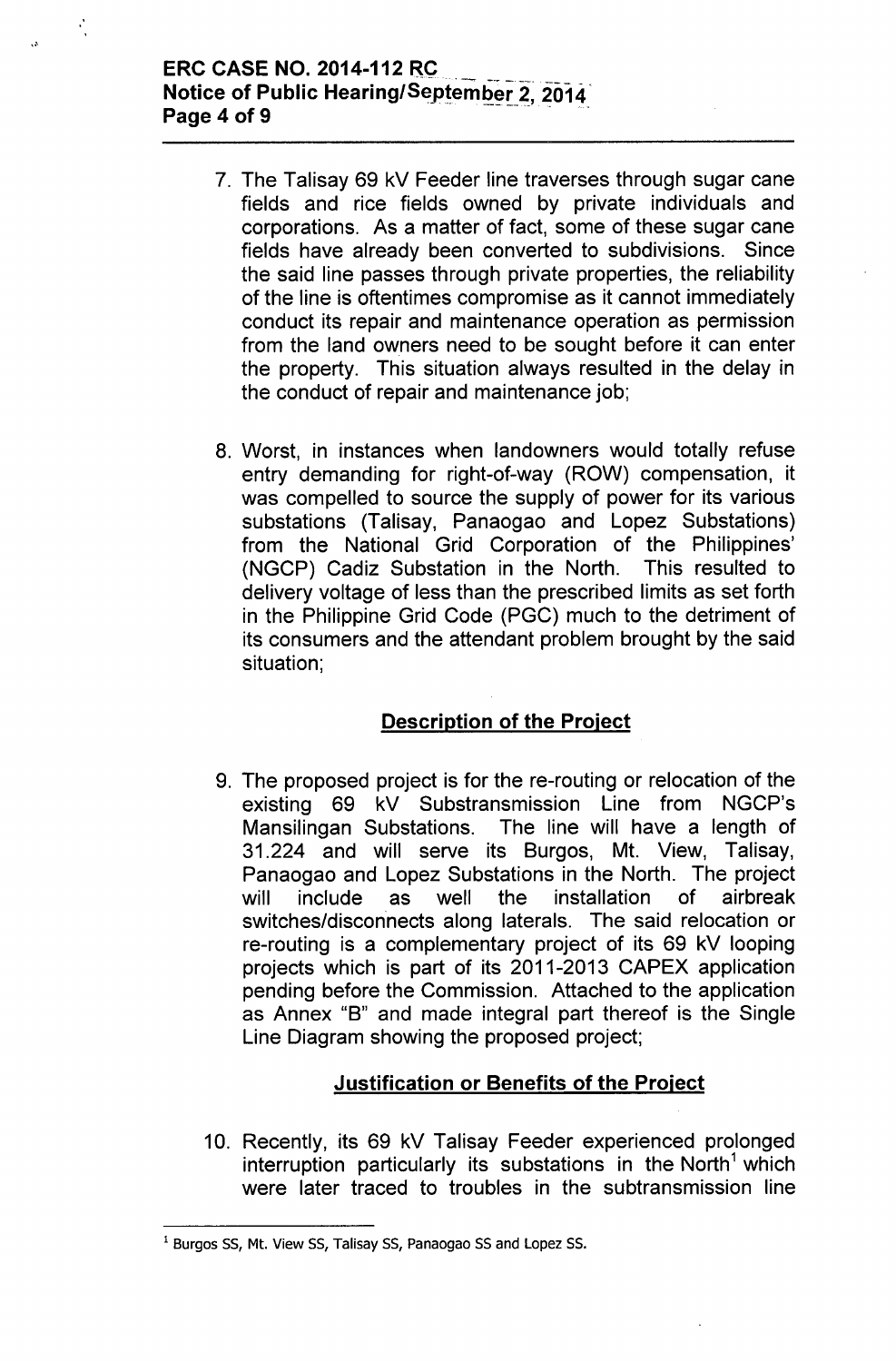$\mathbf{r}$ .<br>.

> serving the said substations, specifically the Talisay 69 kV Feeder Lines, serving its substations in the area. Since it has a problem in its access to the line, it took quite some time for it to troubleshoot and repair the lines, thereby resulting in prolonged power interruption to the detriment of its consumers;

- 11. This recurring problem prompted it to find ways to address the same. Thus, upon careful evaluation of the situation, it identified the relocation (re-routing) of the 69 kV Talisay Feeder Line and installation of air break switches and/or disconnects as the most practical solution;
- 12. Analysis for this project was based on its latest 69 kV feeder scenario for the three (3) 69 kV feeder lines serving CENECO's power substations.<sup>2</sup> Interruption data for the said 69 kV line feeders for the period of January 2013 to November 2013 were analyzed. From the count, duration and cause of the interruption, the failure/kms and the repair time of the individual 69 kV feeders were established. From the result, it was determined that the 69 kV Talisay Feeder line has the most count of failure, with longest duration and high percentage of failure/km and repair time. Attached to the application as Annexes "G," "0" and "E" and made integral part thereof are the Interruption Report, Technical Analysis and Economic Cost Analysis of the project;
- 13. The project aims to improve the reliability of the line by rerouting or relocating the 69 kV line along highways which can provide easy access to it in the conduct of emergency repair works. Likewise, this would enable it to conduct periodic inspection and the necessary maintenance and repair of the said line assets on a pre-determined schedule;
- 14. Corollary to that, the proposed project would also free it from future legal problems such as ROW claims, as the relocation would now be made along existing highways where ROW and/or easements were provided by Department of Public Works and Highways (DPWH) during the construction of these road networks;

<sup>&</sup>lt;sup>2</sup> Talisay Feeder, Power Barge Feeder, Talisay Feeder.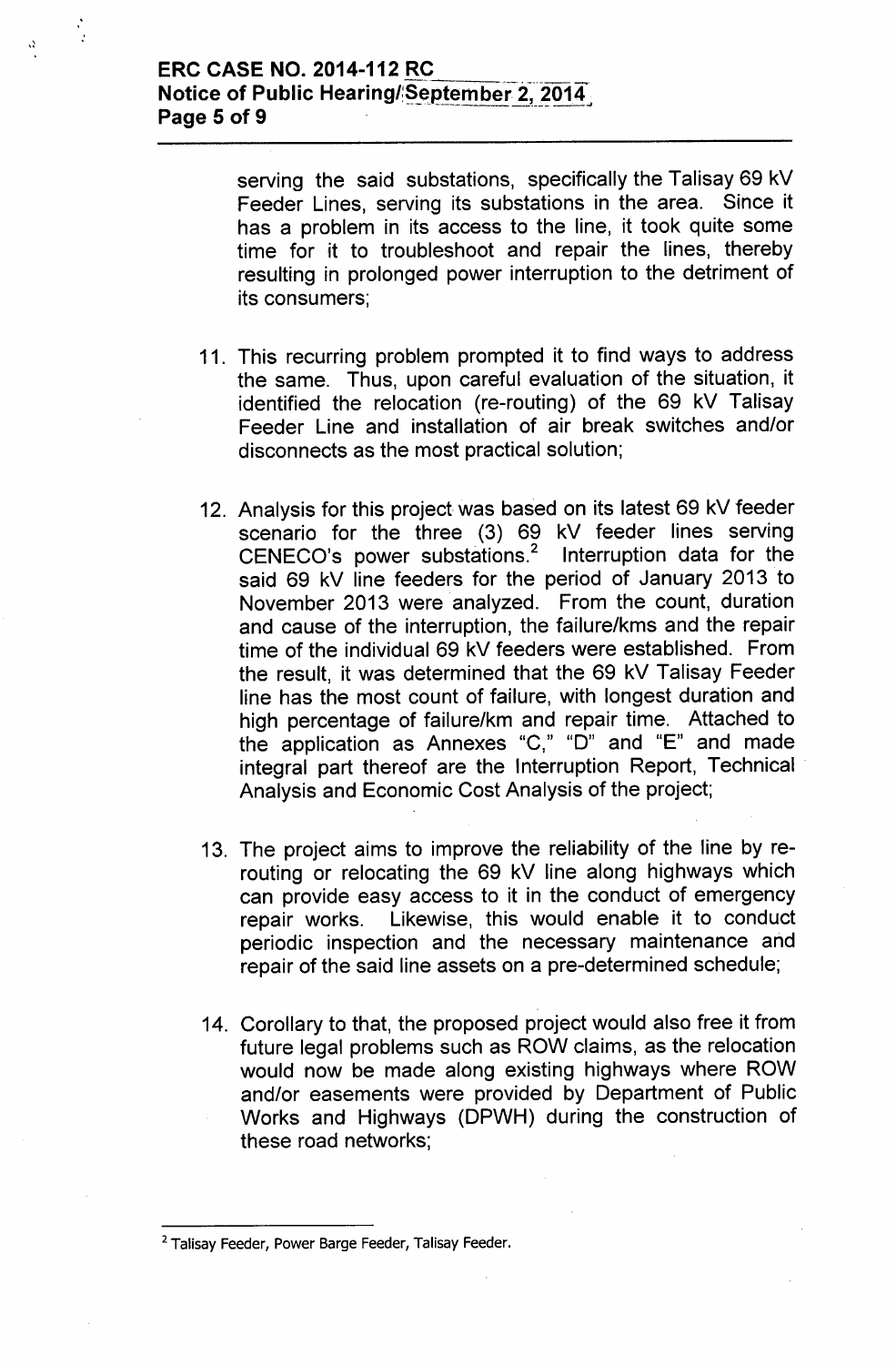#### **ERC CASE NO. 2014-112 RC-**Notice of Public Hearing/September 2, 2014 Page 6 of 9

, "

, ,

> 15. Needless to state, the proposed project would redound to the benefit of its consumers in terms of adequate and reliable supply of electricity. It bears stressing that the substations being served by the line assets proposed to be relocated, supply power to various institutions such as hospitals, schools and even water pumping stations. Hence, in case of trouble in the said lines which is highly probable especially during pre-harvest season when sugarcanes are at its peak growth, consumers in these areas will experience an average of six (6) hours interruption, or even longer in case landowners refused entry to its maintenance personnel. Thus, the implementation of the project would assure steady and reliable supply of electricity to its consumers in the area;

#### Project Schedule

16. As per its planning data, the project would be implemented within a period of six (6) months from the issuance of the Commission's approval, provisional or otherwise. Attached to the application as Annex "F" and made integral part thereof is the Gantt Chart for the re-routing or relocation of the 69 kV line;

#### Project Cost Estimates and Financing Plan

- 17. The project requires an estimated capital investment of PhP58,476,819.77. Attached to the application as Annex "G" and "H" and made integral part thereof are the Staking Sheets and detailed breakdown of Project Cost Estimates;
- 18. Its proposed project will be financed through loans and would be amortized through its Reinvestment Fund for Sustainable Capital Expenditures (RFSC) Rate approved by the Commission under the Rules for Setting Electric Cooperatives' Wheeling Rates (RSEC-WR). Below is a cash flow analysis showing RFSC Fund for the year 2014:

| <b>Cash Flow Analysis</b>          | 2014           |
|------------------------------------|----------------|
| Forecasted sales (kWh)             | 622,976,064.44 |
| <b>RFSC Beginning Fund Balance</b> | 4,265,981.20   |
| <b>Funding Sources (Inflows):</b>  |                |

#### CASH FLOW ANALYSIS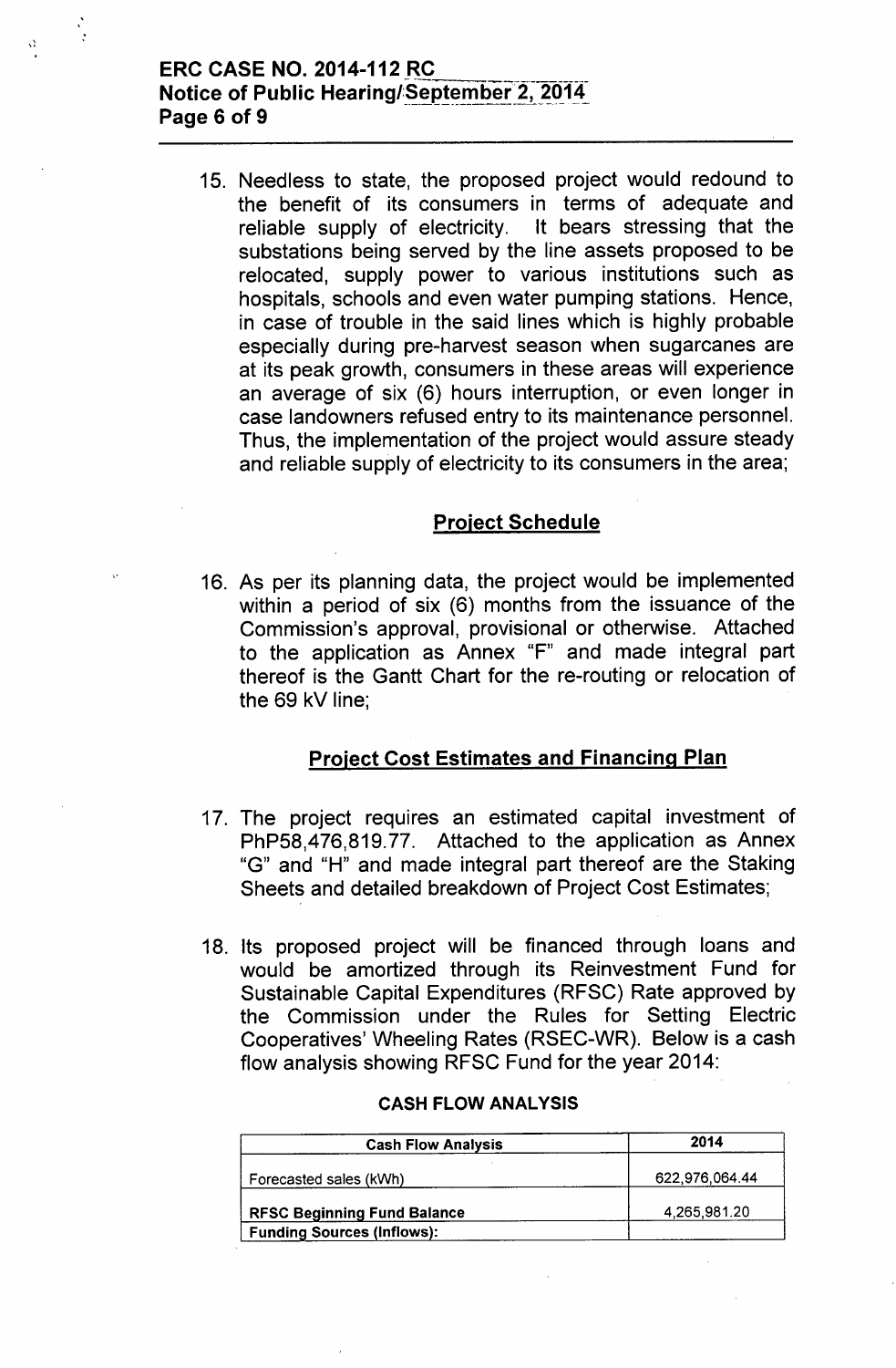## **ERC CASE NO. 2014-112 RC Notice of Public Hearing/September 2, 2014 Page 7 of 9 --- - -**

 $\ddot{\phantom{0}}$ 

, ,

| Annual Revenue Cash Flow from RFSC*        | 94,567,766.58     |
|--------------------------------------------|-------------------|
| NEA Loan - 69 kV Relocation Project        | 46,781,455.81     |
| Loans - Bank and other sources             | 356,479,177.32    |
| <b>Total RFSC Inflows</b>                  | 502,094,380.92    |
| <b>CAPEX Projects (Outflows):</b>          |                   |
| 69 kV Relocation Project                   | 58,476,819.77     |
| 2014 Network Projects                      | 127, 142, 307.69  |
| 2014 Other Network Projects                | 127, 161, 489. 84 |
| 2014 Non-Network Projects                  | 191,295,174.12    |
| <b>ERC CAPEX Approval Fees</b>             | 43,857.61         |
| <b>Annual Capex Plan</b>                   | 504,119,649.04    |
| Debt Service - NEA                         | 13,266,606.00     |
| Debt Service - REFC                        | 9,949,524.00      |
| Debt Service - 69 kV Relocation Project    | 6,971,816.44      |
| Debt Service - 2014 CAPEX                  | 53,125,909.53     |
| <b>Total Cash Outflow for Debt Service</b> | 83,313,855.97     |
| <b>Total RFSC Outflows</b>                 | 587,433,505.00    |
| <b>RFSC Ending Fund Balance</b>            | (81,073,142.88)   |
|                                            |                   |

19. With an estimated capital investment of PhP58,476,819.77, the indicative RFSC would be:

| Existing Reinvestment for Sustainable CAPEX Rate   0.1518 |        |
|-----------------------------------------------------------|--------|
| Indicative RFSC per kWh                                   | 0.1301 |
| Capex Plan Cost Cash Flow Rate per kWh                    | 0.2819 |

"Assuming 100% collection efficiency

Attached to the application as Annex "I" and made integral part thereof is the detailed Cash Flow Analysis and its supporting data;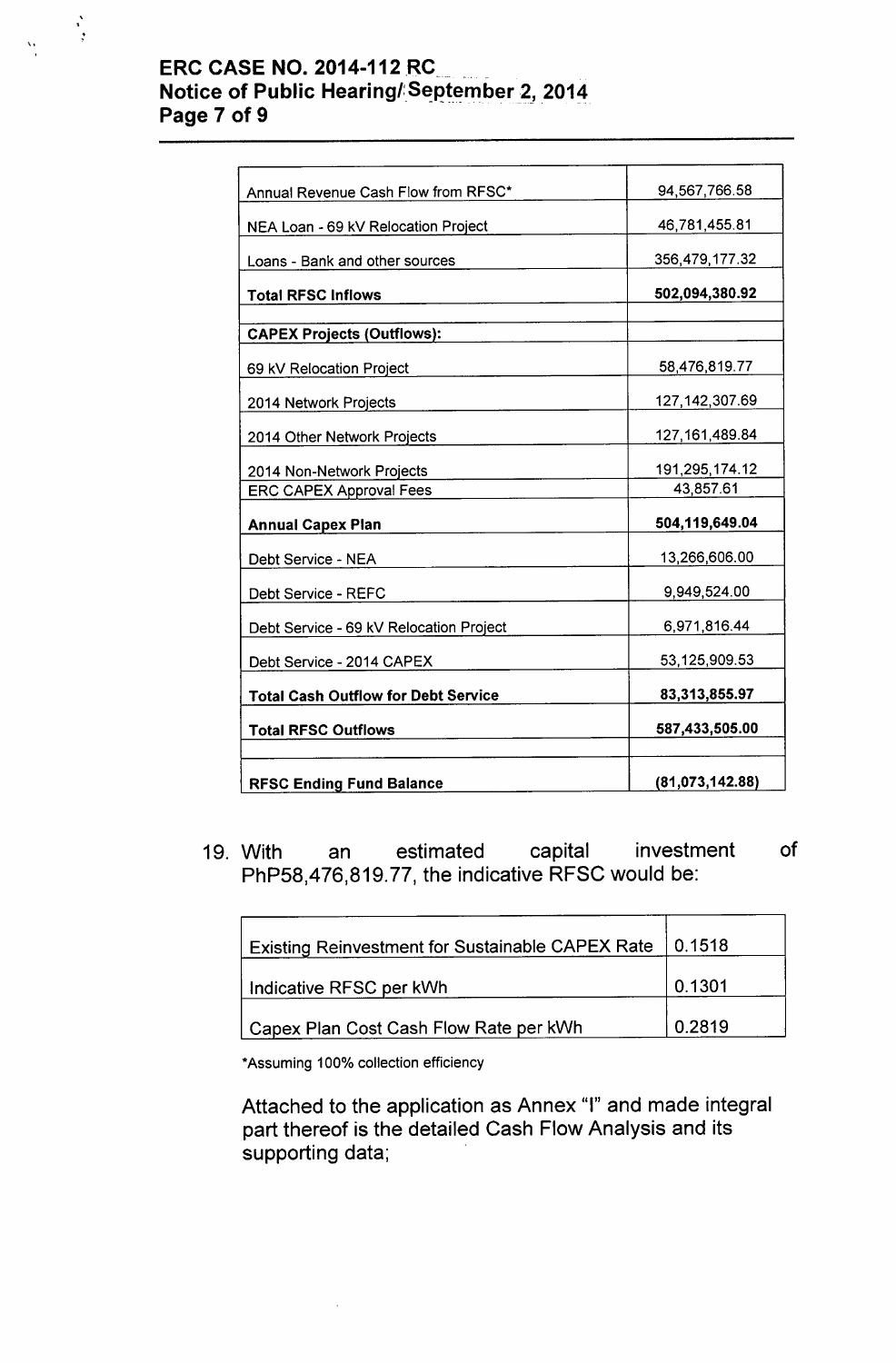\.

, , :<br>:

## **ALLEGATIONS IN SUPPORT OF THE PRAYER FOR PROVISIONAL AUTHORITY**

- 20. In its Resolution No. 26, Series of 2009, the Commission provides, among other things, for specific regulatory procedure to be undertaken in cases of emergency significant projects such as the instant case in order to maintain safe, reliable, secure and efficient operation in the power system;
- 21. Thus, pursuant to the above-mentioned rule, it is extremely important for it to be able to immediately implement, without delay, the emergency project subject of the instant application in order to avert power interruptions. The implementation for the project would undeniably redound to the benefit of its consumers in terms of steady, adequate and reliable supply of electricity, particularly those being served by the line, such as hospitals, school and other public utilities (water pumping stations) located in the area;
- 22. Equally important, the immediate implementation of the said project is envisioned to promote new development in the affected areas in terms of economic opportunities and commercial activities as it will be able to accommodate new load applications with a reliable distribution line. Consequently, new jobs will be created and the growth of the local as well as the national economy will be promoted;
- 23. In view of the foregoing, there is an urgent need for the issuance of a provisional authority to allow it to immediately implement the aforesaid emergency significant capital projects. In support thereof, attached to the application as Annex "J", and made an integral part thereof, is the affidavit of Mr. JOSE TADLAS, its Head of Planning Development Division under the Corporate Planning Department; and
- 24. It prays that upon filing of the instant application, and pending hearing thereon, a provisional authority be immediately issued, and after hearing on the merits, a Decision be rendered approving the implementation of the re-routing or relocation of its 69 kV Talisay Feeder and installation of disconnect switches.